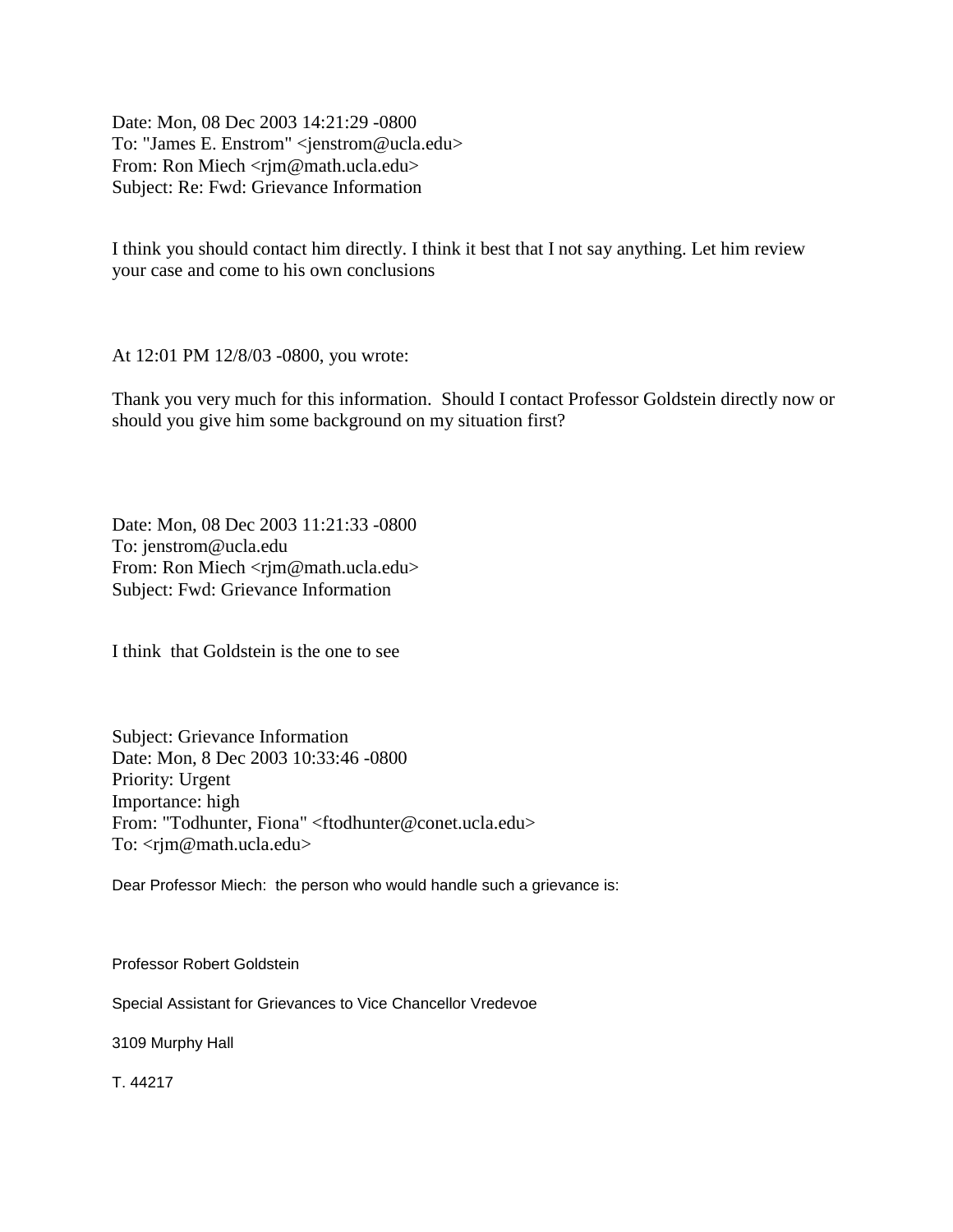Fiona Fiona Todhunter Assistant to Vice Chancellor, Academic Personnel 2138 Murphy Hall Box 951405 Los Angeles, CA 90095-1405 Campus Mail 140501 T 310.206.9345 F 310 206 6030 ftodhunter@conet.ucla.edu

Date: Mon, 08 Dec 2003 10:11:12 -0800 To: jenstrom@ucla.edu From: Ron Miech <rjm@math.ucla.edu> Subject: Further Contacts

Sorry this is taking so long.

At any rate, there seems to be a set-up for reviewing grievances of non-senate perosnnel. I talked to someone in Vredevoe's office who said she would find out the specifics and let me know who you are to contact. She also said she would try to get back to me today and, supposing she does, will let you know about her response. If I do not get a response by tomorrow at 1 I will call her again

Date: Wed, 03 Dec 2003 15:10:12 -0800 To: jenstrom@ucla.edu From: Ron Miech <rjm@math.ucla.edu> Subject: I am calling people,

waiting for them to respond.. Perhaps we could meet tomorrow to try to try formulate a specific grievance (or grievances)

Date: Tue, 25 Nov 2003 14:03:56 -0800 To: "James E. Enstrom" <jenstrom@ucla.edu> From: Ron Miech <rjm@math.ucla.edu> Subject: Re: Received the second year continuation request

message received. will be gone until monday. talk to you then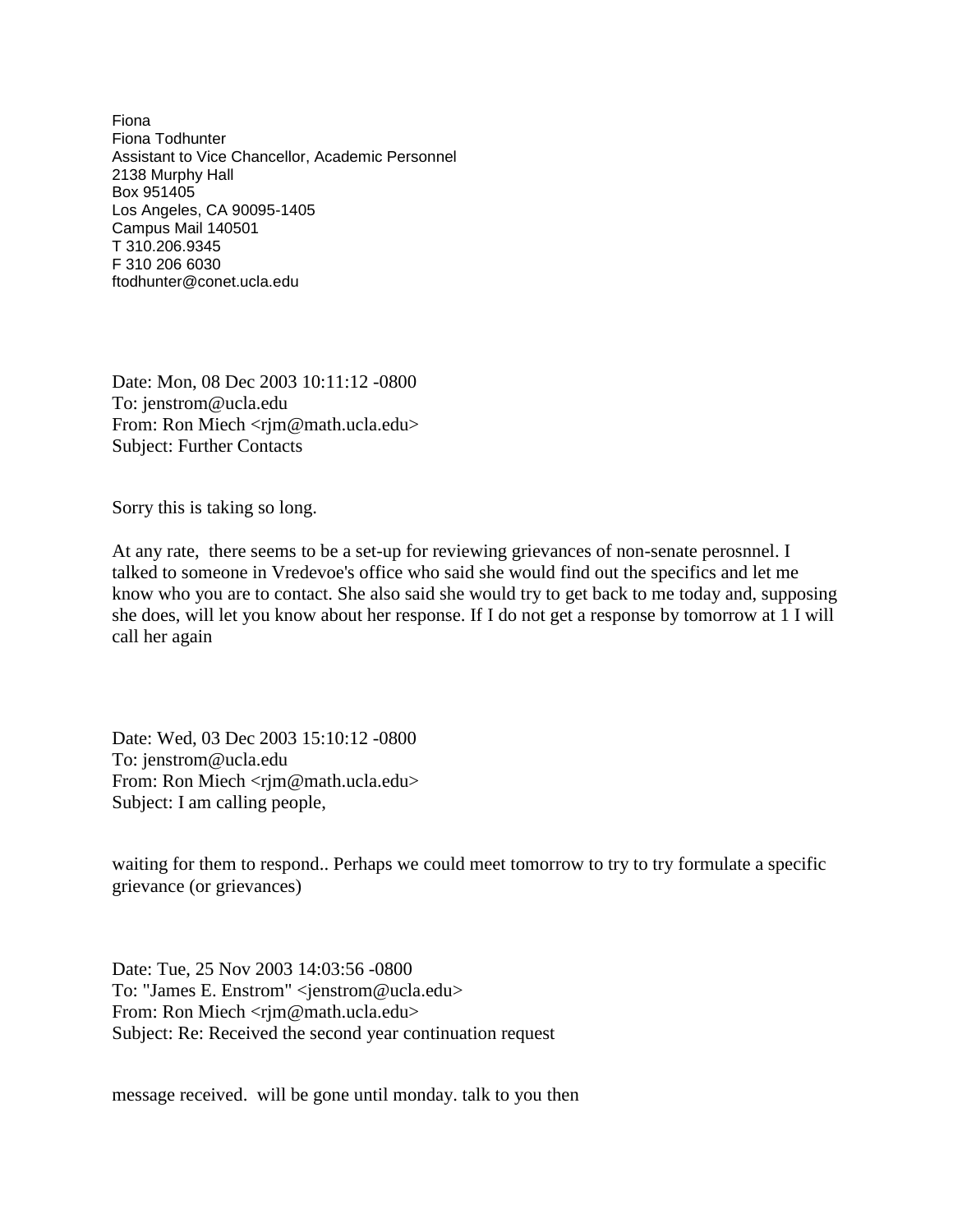At 01:44 PM 11/25/03 -0800, you wrote: At 12:49 PM 11/25/2003 -0800, you wrote: Is there any written (paper, e-mail would do) reply from Philip Morris?

Right after I submitted my 2nd year renewal request to Philip Morris in early August, Dr. Bastani informed me for the first time that the School of Public Health would not allow a 2nd year renewal of my grant. Thus, PM did not process 2nd year renewal request, because I asked them instead to process a No Cost Time Extension of the 1st year award while I attempted further to get the 2nd year renewal. I have listed below a key email that describes the NCTE that has been processed by UCLA. There are other emails and documents, but I would like to talk to you before you have any further contact with Dr. Bastani.

Thank you for your assistance and consideration.

Jim Enstrom 825-2048

From: Richard.R.Izac@pmusa.com To: jenstrom@ucla.edu Subject: RE: No-cost extension for "Smoking and Mortality Based on Nationa l Surveys" Date: Thu, 21 Aug 2003 12:27:25 -0400

Dear Jim,

 You can request an extension latter if needed. Does November 1st look like a reasonable end date for your request? We will send an amendment to the Agreement to your administration for signature.

Regards, Richard

-----Original Message----- From: James E. Enstrom [\[mailto:jenstrom@ucla.edu\]](mailto:jenstrom@ucla.edu) Sent: Wednesday, August 20, 2003 5:21 PM To: Richard.R.Izac@pmusa.com Subject: RE: No-cost extension for "Smoking and Mortality Based on National Surveys"

Dear Richard,